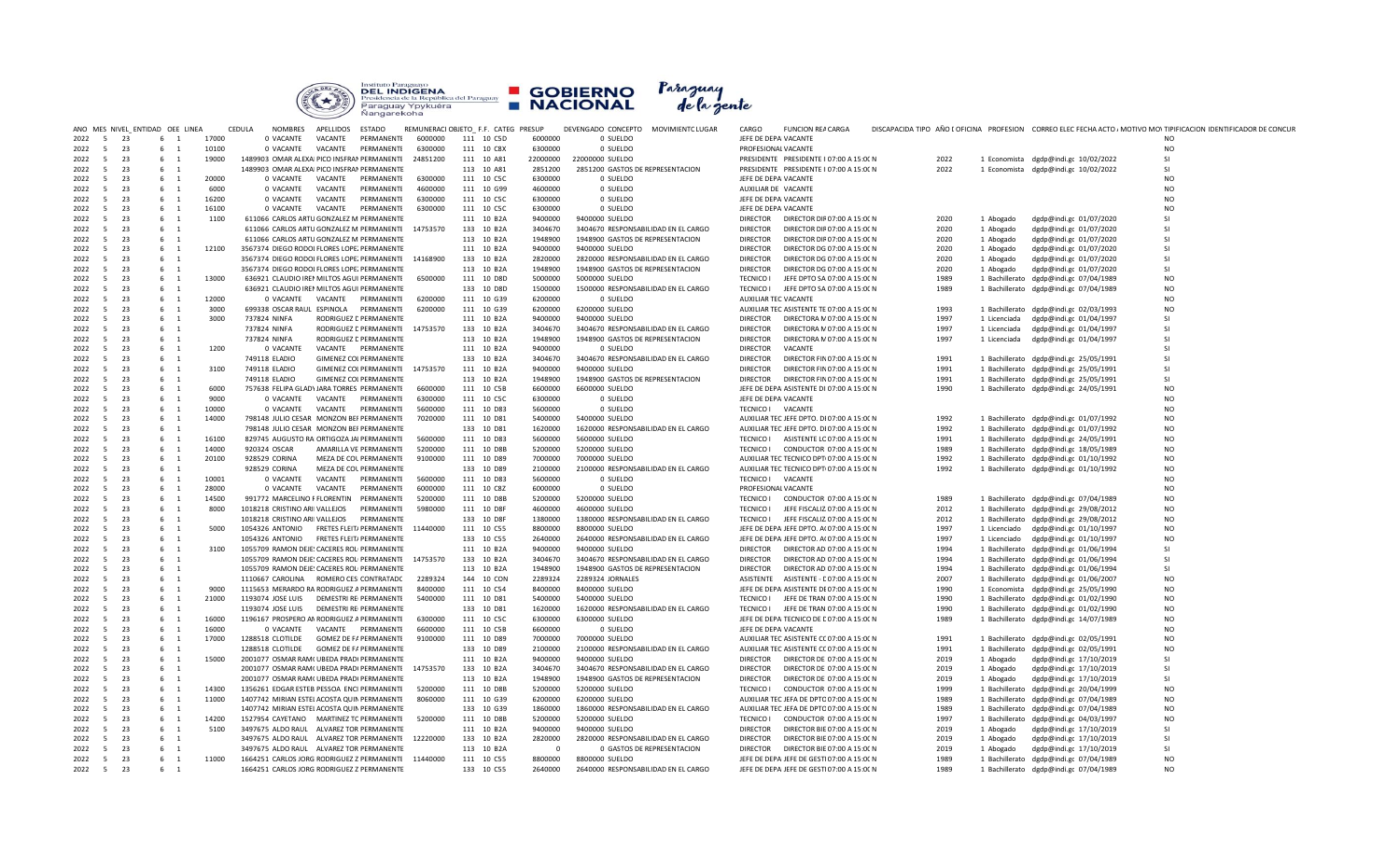| <b>COLLEGE</b> | Instituto Paraguayo<br><b>DEL INDIGENA</b><br>Presidencia de la República del Paraguay<br>Paraguay Ypykuéra<br>Nangarekoha |  | <b>E</b> GOBIERNO<br><b>NACIONAL</b> | Paraguay<br>de la gente |  |
|----------------|----------------------------------------------------------------------------------------------------------------------------|--|--------------------------------------|-------------------------|--|
|----------------|----------------------------------------------------------------------------------------------------------------------------|--|--------------------------------------|-------------------------|--|

| 2022 | 5              | 23 | 6 1                           |       | 1720439 NILSA EVELIA MASQUEDA A CONTRATADC   | 5000000  | 141 10 CON            | 4400000  | 4400000 SUELDO                      | PROFESIONAL COORDINADC 07:00 A 15:00 N                 | 2015 | 1 Licenciada   | dgdp@indi.gc 22/06/2015                                  |
|------|----------------|----|-------------------------------|-------|----------------------------------------------|----------|-----------------------|----------|-------------------------------------|--------------------------------------------------------|------|----------------|----------------------------------------------------------|
|      |                |    |                               |       |                                              |          |                       |          |                                     |                                                        |      |                |                                                          |
| 2022 | 5              | 23 | 6 1                           |       | 1720439 NILSA EVELIA MASQUEDA A CONTRATADO   |          | 133 10 CON            | 600000   | 600000 RESPONSABILIDAD EN EL CARGO  | PROFESIONAL COORDINADC 07:00 A 15:00 N                 | 2015 | 1 Licenciada   | N <sub>O</sub><br>dgdp@indi.gc 22/06/2015                |
| 2022 | -5             | 23 | 6<br>$\overline{\phantom{0}}$ | 8100  | 1812013 CHRISTIAN SA BENITEZ OLM PERMANENTE  | 3700000  | 111 10 G91            | 3700000  | 3700000 SUELDO                      | AUXILIAR DE CONDUCTOR 07:00 A 15:00 N                  | 1999 |                | N <sub>O</sub><br>1 Bachillerato dgdp@indi.gc 01/06/1999 |
| 2022 | 5              | 23 | 6 1                           | 12100 | 1849117 ANA MARIA GIMENEZ CUI PERMANENTE     | 4600000  | 111 10 G99            | 4600000  | 4600000 SUELDO                      | AUXILIAR DE ASISTENTE SE 07:00 A 15:00 N               | 1999 |                | 1 Bachillerato dgdp@indi.gc 19/04/1999<br>N <sub>O</sub> |
| 2022 | $5^{\circ}$    | 23 | 6 1                           | 15000 | 1851000 DOMINGO GLOJEDA LOPEZ PERMANENTE     | 8060000  | 111 10 D86            | 6200000  | 6200000 SUELDO                      | TECNICO I JEFE DPTO LIL 07:00 A 15:00 N                | 1993 | 1 Bachillerato | N <sub>O</sub><br>dgdp@indi.gc 01/02/1993                |
| 2022 | 5              | 23 | 6 1                           |       | 1851000 DOMINGO GLOJEDA LOPEZ PERMANENTE     |          | 133 10 D86            | 1860000  | 1860000 RESPONSABILIDAD EN EL CARGO | <b>TECNICO I</b><br>JEFE DPTO LIL 07:00 A 15:00 N      | 1993 |                | 1 Bachillerato dgdp@indi.gc 01/02/1993<br>N <sub>O</sub> |
| 2022 | 5              | 23 | 6 1                           | 14100 | 1935966 MIGUEL ANG PERALTA GUE PERMANENTE    | 5200000  | 111 10 D8B            | 5200000  | 5200000 SUELDO                      | TECNICO I CONDUCTOR 07:00 A 15:00 N                    | 1990 |                | 1 Bachillerato dgdp@indi.gc 12/07/1990<br>N <sub>O</sub> |
|      |                |    |                               |       |                                              |          |                       |          |                                     |                                                        |      |                |                                                          |
| 2022 | 5              | 23 | 6 1                           | 1000  | 2010723 BLASIDA TEOI COLMAN GOI PERMANENTE   | 9880000  | 111 10 C52            | 7600000  | 7600000 SUELDO                      | JEFE DE DEPA JEFA MESA DI 07:00 A 15:00 N              | 2001 |                | 1 Bachillerato dgdp@indi.gc 25/07/2001<br>N <sub>O</sub> |
| 2022 | 5              | 23 | $6 \quad 1$                   |       | 2010723 BLASIDA TEOI COLMAN GOI PERMANENTE   |          | 133 10 C52            | 2280000  | 2280000 RESPONSABILIDAD EN EL CARGO | JEFE DE DEPA JEFA MESA DI 07:00 A 15:00 N              | 2001 |                | N <sub>O</sub><br>1 Bachillerato dgdp@indi.gc 25/07/2001 |
| 2022 | -5             | 23 | 6 1                           | 14100 | 2041840 RODNEY ROG CAMACHO KA PERMANENTE     | 9100000  | 111 10 D89            | 7000000  | 7000000 SUELDO                      | AUXILIAR TEC JEFE SECCION 07:00 A 15:00 N              | 2007 |                | 1 Bachillerato dgdp@indi.gc 02/07/2007<br>N <sub>O</sub> |
| 2022 | -5             | 23 | 6 1                           |       | 2041840 RODNEY ROG CAMACHO KA PERMANENTE     |          | 133 10 D89            | 2100000  | 2100000 RESPONSABILIDAD EN EL CARGO | AUXILIAR TEC JEFE SECCION 07:00 A 15:00 N              | 2007 |                | N <sub>O</sub><br>1 Bachillerato dgdp@indi.gc 02/07/2007 |
| 2022 | $5^{\circ}$    | 23 | 6 1                           | 5000  | 2140660 CHRISTIAN FLORENTIN C. PERMANENTE    | 5200000  | 111 10 D8B            | 5200000  | 5200000 SUELDO                      | TECNICO I CONDUCTOR 07:00 A 15:00 N                    | 1994 |                | N <sub>O</sub><br>1 Bachillerato dgdp@indi.gc 07/01/1994 |
| 2022 | 5              | 23 | 6 1                           | 7000  | 2161616 NATHALIA M/ OSORIO CARE PERMANENTE   | 11440000 | 111 10 C55            | 8800000  | 8800000 SUELDO                      | JEFE DE DEPA JEFA TESOREF 07:00 A 15:00 N              | 1998 |                | 1 Bachillerato dgdp@indi.gc 01/11/1998<br>N <sub>O</sub> |
|      |                | 23 |                               |       |                                              |          |                       |          |                                     |                                                        | 1998 |                |                                                          |
| 2022 | 5              |    | $6 \quad 1$                   |       | 2161616 NATHALIA M/ OSORIO CARE PERMANENTE   |          | 133 10 C55            | 2640000  | 2640000 RESPONSABILIDAD EN EL CARGO | JEFE DE DEPA JEFA TESOREF 07:00 A 15:00 N              |      |                | N <sub>O</sub><br>1 Bachillerato dgdp@indi.gc 01/11/1998 |
| 2022 | 5              | 23 | 6 1                           | 5200  | 2222058 GLORIA BEATI RIOS CACERES PERMANENTE | 9100000  | 111 10 D89            | 7000000  | 7000000 SUELDO                      | AUXILIAR TEC ASISTENTE EN 07:00 A 15:00 N              | 1999 | 1 Bachillerato | dgdp@indi.gc 21/09/1999<br>N <sub>O</sub>                |
| 2022 | 5              | 23 | $6 \quad 1$                   |       | 2222058 GLORIA BEATI RIOS CACERES PERMANENTE |          | 133 10 D89            | 2100000  | 2100000 RESPONSABILIDAD EN EL CARGO | AUXILIAR TEC ASISTENTE EN 07:00 A 15:00 N              | 1999 |                | N <sub>O</sub><br>1 Bachillerato dgdp@indi.gc 01/05/1995 |
| 2022 | -5             | 23 | 6 1                           | 11100 | 2243192 JUAN ALBERT ALMEIDA GAF PERMANENTE   | 11440000 | 111 10 C55            | 8800000  | 8800000 SUELDO                      | JEFE DE DEPA JEFE DE PRESI 07:00 A 15:00 N             | 1995 |                | 1 Bachillerato dgdp@indi.gc 01/05/1995<br>N <sub>O</sub> |
| 2022 | -5             | 23 | $6 \quad 1$                   |       | 2243192 JUAN ALBERT ALMEIDA GAI PERMANENTE   |          | 133 10 C55            | 2640000  | 2640000 RESPONSABILIDAD EN EL CARGO | JEFE DE DEPA JEFE DE PRESI 07:00 A 15:00 N             | 1995 |                | N <sub>O</sub><br>1 Bachillerato dgdp@indi.gc 25/07/2011 |
| 2022 | $\overline{5}$ | 23 | 6 <sub>1</sub>                |       | 2258088 NORMA VICEI GONZALEZ GI CONTRATADC   | 3205054  | 144 10 CON            | 2289324  | 2289324 JORNALES                    | ASISTENTE ASISTENTE SE 07:00 A 15:00 N                 | 2012 |                | N <sub>O</sub><br>1 Bachillerato dgdp@indi.gc 01/02/2009 |
| 2022 | -5             | 23 | 6 1                           |       | 2258088 NORMA VICEI GONZALEZ GI CONTRATADO   |          | 133 10 CON            | 915730   | 915730 GESTION ADMINISTRATIVA       | ASISTENTE ASISTENTE SE 07:00 A 15:00 N                 | 2012 |                | 1 Bachillerato dgdp@indi.gc 01/02/2009<br>N <sub>O</sub> |
|      | 5              | 23 | 6 1                           | 1101  | 2299863 LILIAN VIVIAN OCAMPOS PERMANENTE     | 10400000 | 111 10 C8P            | 8000000  | 8000000 SUELDO                      | PROFESIONAL JEFE DPTO. DI 07:00 A 15:00 N              | 2009 |                | N <sub>O</sub>                                           |
| 2022 |                |    |                               |       |                                              |          |                       |          |                                     |                                                        |      | 1 Licenciada   | dgdp@indi.gc 01/02/2009                                  |
| 2022 | 5              | 23 | 6 1                           |       | 2299863 LILIAN VIVIAN OCAMPOS<br>PERMANENTE  |          | 133 10 C8P            | 2400000  | 2400000 RESPONSABILIDAD EN EL CARGO | JEFE DE DEPA JEFE DPTO. DI 07:00 A 15:00 N             | 2009 | 1 Licenciada   | dgdp@indi.gc 01/02/2009<br>N <sub>O</sub>                |
| 2022 | 5              | 23 | 6 1                           | 3002  | 2327033 ALBA LUCIA GUILLEN BEN PERMANENTE    | 11440000 | 111 10 C55            | 8800000  | 8800000 SUELDO                      | JEFE DE DEPA JEFA GESTION 07:00 A 15:00 N              | 2001 | 1 Ingeniera    | N <sub>O</sub><br>dgdp@indi.gc 31/12/2001                |
| 2022 | -5             | 23 | 6 1                           |       | 2327033 ALBA LUCIA GUILLEN BEN PERMANENTE    |          | 133 10 C55            | 2640000  | 2640000 RESPONSABILIDAD EN EL CARGO | JEFE DE DEPA JEFA GESTION 07:00 A 15:00 N              | 2001 | 1 Ingeniera    | N <sub>O</sub><br>dgdp@indi.gc 31/12/2001                |
| 2022 | -5             | 23 | 6 1                           |       | CANTERO<br>2340213 ALBA<br>COMISIONADO       |          | 0 0 COM               |          | 0 SUELDO<br>T                       | DE MINISTERIO DE JUSTICIA OFICINA DEL 107:00 A 15:00 N | 1996 | 1 Bachillerato | dgdp@indi.gc 26/10/2010 TRANSLADO 1 NO                   |
| 2022 | 5              | 23 | $6 \quad 1$                   | 13000 | 2350576 GABRIEL ANTI ESPINOLA<br>PERMANENTE  | 4600000  | 111 10 D8F            | 4600000  | 4600000 SUELDO                      | <b>TECNICO I</b><br>CONDUCTOR 07:00 A 15:00 N          | 2010 | 1 Bachillerato | dgdp@indi.gc 01/01/1994<br>N <sub>O</sub>                |
| 2022 | 5              | 23 | 6 1                           | 14400 | 2351476 FRANCISCO J/ OJEDA LOPEZ PERMANENTE  | 5000000  | 111 10 D8D            | 5000000  | 5000000 SUELDO                      | TECNICO I CONDUCTOR 07:00 A 15:00 N                    | 1994 |                | 1 Bachillerato dgdp@indi.gc 01/01/1994<br>N <sub>O</sub> |
|      |                |    |                               |       |                                              |          |                       |          |                                     |                                                        |      |                |                                                          |
| 2022 | 5              | 23 | 6 1                           |       | 2358893 ARNALDO  OJEDA SOTO COMISIONADO      |          | 0 0 COM               | $\Omega$ | 0 SUELDO<br>T                       | AUXILIAR ADI TECNICO DE (07:00 A 15:00 N               | 2010 | 1 Bachillerato | dgdp@indi.gc 02/06/1999 TRANSLADO 1 NO                   |
| 2022 | 5              | 23 | 6 1                           | 4000  | 2369412 MARIA LAUR/ MOLINAS GU PERMANENTE    | 11440000 | 111 10 C55            | 8800000  | 8800000 SUELDO                      | JEFE DE DEPA JEFE DE CONT 07:00 A 15:00 N              | 1999 | 1 Contadora    | dgdp@indi.gc 02/06/1999<br>N <sub>O</sub>                |
| 2022 | 5              | 23 | 6 1                           |       | 2369412 MARIA LAUR/ MOLINAS GU PERMANENTE    |          | 133 10 C55            | 2640000  | 2640000 RESPONSABILIDAD EN EL CARGO | JEFE DE DEPA JEFE DE CONT 07:00 A 15:00 N              | 1999 | 1 Contadora    | N <sub>O</sub><br>dgdp@indi.gc 02/06/1999                |
| 2022 | -5             | 23 | 6 1                           |       | 2370164 ZUNILDA LOPEZ<br><b>COMISIONADO</b>  |          | 0 0 COM               | $\Omega$ | 0 SUELDO<br><b>TT</b>               | DE MINISTERIO DE JUSTICIA OFICINA DEL 107:00 A 15:00 N | 2009 |                | 1 Bachillerato dgdp@indi.gc 01/06/2007 TRANSLADO 1 NO    |
| 2022 | 5              | 23 | 6 1                           | 18000 | 2400883 CHRISTIAN AL YALUFF IRALA PERMANENTE | 11440000 | 111 10 C55            | 8800000  | 8800000 SUELDO                      | JEFE DE DEPA JEFE SECCION 07:00 A 15:00 N              | 2007 |                | 1 Bachillerato dgdp@indi.gc 01/06/2007<br>N <sub>O</sub> |
| 2022 | 5              | 23 | 6 1                           |       | 2400883 CHRISTIAN AL YALUFF IRALA PERMANENTE |          | 133 10 C55            | 2640000  | 2640000 RESPONSABILIDAD EN EL CARGO | JEFE DE DEPA JEFE SECCION 07:00 A 15:00 N              | 2007 |                | N <sub>O</sub><br>1 Bachillerato dgdp@indi.gc 31/12/2001 |
| 2022 | 5              | 23 | 6 1                           | 8100  | 2500719 LUIS RAMON SANTACRUZ S PERMANENTE    | 6200000  | 111 10 G39            | 6200000  | 6200000 SUELDO                      | AUXILIAR TEC ASISTENTE TE 07:00 A 15:00 N              | 2001 |                | 1 Bachillerato dgdp@indi.gc 31/12/2001<br>N <sub>O</sub> |
|      |                |    |                               |       |                                              |          |                       |          |                                     |                                                        |      |                |                                                          |
| 2022 | 5              | 23 | 6 1                           | 12000 | 0 VACANTE  VACANTE  PERMANENTE               | 4600000  | 111 10 G99            | 4600000  | 0 SUELDO                            | AUXILIAR DE VACANTE                                    |      |                | N <sub>O</sub>                                           |
| 2022 | 5              | 23 | 6 1                           | 3001  | 2528332 DOMINGO GLLLANES CORR PERMANENTE     | 11440000 | 111 10 C55            | 8800000  | 8800000 SUELDO                      | JEFE DE DEPA JEFE GESTION 07:00 A 15:00 N              | 1999 | 1 Licenciado   | N <sub>O</sub><br>dgdp@indi.gc 01/04/1999                |
| 2022 | 5              | 23 | 6<br>$\overline{1}$           |       | 2528332 DOMINGO GL LLANES CORR PERMANENTE    |          | 133 10 C55            | 2640000  | 2640000 RESPONSABILIDAD EN EL CARGO | JEFE DE DEPA JEFE GESTION 07:00 A 15:00 N              | 1999 | 1 Licenciado   | dgdp@indi.gc 02/01/2017<br>N <sub>O</sub>                |
| 2022 | 5              | 23 | 6 1                           | 2000  | 2994996 BRUNO ALBEI PAREDES RAN PERMANENTE   | 11440000 | 111 10 C55            | 8800000  | 8800000 SUELDO                      | JEFE DE DEPA PROMISION E 07:00 A 15:00 N               | 1996 | 1 Licenciado   | N <sub>O</sub><br>dgdp@indi.gc 01/09/1996                |
| 2022 | -5             | 23 | 6 1                           |       | 2994996 BRUNO ALBEI PAREDES RAN PERMANENTE   |          | 133 10 C55            | 2640000  | 2640000 RESPONSABILIDAD EN EL CARGO | JEFE DE DEPA PROMISION E 07:00 A 15:00 N               | 1996 | 1 Licenciado   | dgdp@indi.gc 01/09/1996<br>N <sub>O</sub>                |
| 2022 | 5              | 23 | 6 1                           |       | 2994996 BRUNO ALBEI PAREDES RAN PERMANENTE   |          | 113 10 C55            | $\Omega$ | 0 GASTOS DE REPRESENTACION          | JEFE DE DEPA PROMISION E 07:00 A 15:00 N               | 1996 | 1 Licenciado   | N <sub>O</sub><br>dgdp@indi.gc 01/09/1996                |
| 2022 | -5             | 23 | 6 1                           | 7000  | 3197620 PABLO DANIE SANTOS DIAZ PERMANENTE   | 8970000  | 111 10 C5A            | 6900000  | 6900000 SUELDO                      | JEFE DE DEPA JEFE DESARRC 07:00 A 15:00 N              | 2001 | 1 Bachillerato | N <sub>O</sub><br>dgdp@indi.gc 03/02/2001                |
| 2022 | 5              | 23 | 6 1                           |       | 3197620 PABLO DANIE SANTOS DIAZ PERMANENTE   |          | 133 10 C5A            | 2070000  |                                     | JEFE DE DEPA JEFE DESARRC 07:00 A 15:00 N              | 2001 |                | N <sub>O</sub>                                           |
|      |                |    |                               |       |                                              |          |                       |          | 2070000 RESPONSABILIDAD EN EL CARGO |                                                        |      | 1 Bachillerato | dgdp@indi.gc 01/08/2012                                  |
| 2022 | 5              | 23 | 6 1                           | 2000  | 3229510 JOSEFINA<br>GARAY RIOS PERMANENTE    | 12220000 | 111 10 B2A            | 9400000  | 9400000 SUELDO                      | <b>DIRECTOR</b><br>DIRECTORA D 07:00 A 15:00 N         | 2012 | 1 Licenciado   | dgdp@indi.gc 26/10/2010<br><b>SI</b>                     |
| 2022 | $\overline{5}$ | 23 | 6<br>$\overline{1}$           |       | 3229510 JOSEFINA<br>GARAY RIOS PERMANENTE    |          | 133 10 B2A            | 2820000  | 2820000 RESPONSABILIDAD EN EL CARGO | <b>DIRECTOR</b><br>DIRECTORA D 07:00 A 15:00 N         | 2012 | 1 Licenciado   | dgdp@indi.gc 26/10/2010                                  |
| 2022 | 5              | 23 | 6 1                           |       | 3229510 JOSEFINA<br>GARAY RIOS PERMANENTE    |          | 113 10 B2A            | $\Omega$ | 0 GASTOS DE REPRESENTACION          | <b>DIRECTOR</b><br>DIRECTORA D 07:00 A 15:00 N         | 2012 | 1 Licenciado   | dgdp@indi.gc 26/10/2010                                  |
| 2022 | 5              | 23 | 6 1                           | 23000 | 3413965 CINTHIA RAOI ROLON CRIST, PERMANENTE | 5890000  | 111 10 C52            | 7600000  | 3800000 SUELDO                      | JEFE DE DEPA JEFA TITULAC 07:00 A 15:00 N              | 2015 | 1 Abogado      | N <sub>O</sub><br>dgdp@indi.gc 01/05/2015                |
| 2022 | 5              | 23 | $6 \quad 1$                   |       | 3413965 CINTHIA RAQI ROLON CRIST. PERMANENTE |          | 133 10 C52            | 2090000  | 2090000 RESPONSABILIDAD EN EL CARGO | JEFE DE DEPA JEFA TITULAC 07:00 A 15:00 N              | 2015 | 1 Abogado      | N <sub>O</sub><br>dgdp@indi.gc 02/01/2017                |
| 2022 | 5              | 23 | 6 1                           |       | 3676216 CESAR LUIS RESQUIN<br>COMISIONADO    |          | 0 0 COM               | $\Omega$ | 0 SUELDO<br>TT                      | DE MINISTERIO DE EDUCACI SECRETARIO (07:00 A 15:00 N   | 2018 | 1 Abogado      | dgdp@indi.gc 01/09/2018 TRANSLADO 1 SI                   |
| 2022 | 5              | 23 | 6 1                           |       | 3676216 CESAR LUIS<br>RESQUIN<br>COMISIONAD  | 5353570  | 113 10 COM            | 1948900  | 1948900 GASTOS DE RITT              | DE MINISTERIO DE EDUCACI SECRETARIO (07:00 A 15:00 N   | 2018 |                | dgdp@indi.gc 01/09/2018 TRANSLADO 1S                     |
|      |                |    |                               |       |                                              |          |                       |          |                                     |                                                        |      | 1 Abogado      |                                                          |
| 2022 | 5              | 23 | 6 1                           |       | 3676216 CESAR LUIS RESQUIN<br>COMISIONADO    |          | 133 10 COM            | 3404670  | 3404670 RESPONSABIL TT              | DE MINISTERIO DE EDUCACI SECRETARIO (07:00 A 15:00 N   | 2018 | 1 Abogado      | dgdp@indi.gc 01/09/2018 TRANSLADO 1 SI                   |
| 2022 | 5              | 23 | 6<br>$\overline{1}$           |       | 3761473 AGUEDA GRI( BERNAL DIAZ CONTRATADC   | 3300000  | 145 10 CON            | 3300000  | 3300000 HONORARIOS PROFESIONALES    | COORDINADC ASISTENTE - E 07:00 A 15:00 N               | 2011 | 1 Abogada      | dgdp@indi.gc 15/06/2011<br>N <sub>O</sub>                |
| 2022 | 5              | 23 | 6 1                           | 1000  | 3786452 NADIA CAROL STAPLE MEZA PERMANENTE   | 10920000 | 111 10 C54            | 8400000  | 8400000 SUELDO                      | JEFE DE DEPA JEFA DPTO AS 07:00 A 15:00 N              | 2011 | 1 Licenciada   | N <sub>O</sub><br>dgdp@indi.gc 26/05/2011                |
| 2022 | -5             | 23 | 6 1                           |       | 3786452 NADIA CAROL STAPLE MEZA PERMANENTE   |          | 133 10 C54            | 2520000  | 2520000 RESPONSABILIDAD EN EL CARGO | JEFE DE DEPA JEFA DPTO AS 07:00 A 15:00 N              | 2011 | 1 Licenciada   | N <sub>O</sub><br>dgdp@indi.gc 04/01/2016                |
| 2022 | 5              | 23 | 6 1                           |       | 3812269 JULIO MANUI RODRIGUEZ COMISIONADO    |          | $\mathbf{0}$<br>0 COM | $\Omega$ | 0 SUELDO<br>T                       | IDENTIFICACIONES POLICIA OFICIAL DE ID 07:00 A 15:00 N | 2018 | 1 Bachillerato | dgdp@indi.gc 01/09/2018 TRANSLADO 1 NO                   |
| 2022 | 5              | 23 | 6 1                           |       | 3852031 CARLOS ALBE CASTRO FERN CONTRATADC   | 3205054  | 144 10 CON            | 2289324  | 2289324 JORNALES                    | ASISTENTE DPTO. CAPAC 07:00 A 15:00 N                  | 2016 | 1 Bachillerato | N <sub>O</sub><br>dgdp@indi.gc 07/10/2013                |
| 2022 | 5              | 23 | 6 1                           |       | 3852031 CARLOS ALBE CASTRO FERN CONTRATADO   |          | 133 10 CON            | 915730   | 915730 GESTION ADMINISTRATIVA       | DPTO. CAPAC 07:00 A 15:00 N<br><b>ASISTENTE</b>        | 2016 | 1 Bachillerato | N <sub>O</sub>                                           |
|      |                |    |                               |       |                                              |          |                       |          |                                     |                                                        |      |                | dgdp@indi.gc 07/10/2013                                  |
| 2022 | 5              | 23 | $6 \quad 1$                   | 22000 | 3898166 LUCIANA<br>FERREIRA BAF PERMANENTE   | 5700000  | 111 10 D58            | 5700000  | 5700000 SUELDO                      | <b>TECNICO I</b><br>ASISTENTE DI 07:00 A 15:00 N       | 2019 | 1 Abogada      | N <sub>O</sub><br>dgdp@indi.gc 02/01/2019                |
| 2022 | $\overline{5}$ | 23 | 6 1                           |       | 3943327 ANTONIO GIL MACHUNE CE CONTRATADC    | 2289324  | 144 10 CON            | 2289324  | 2289324 JORNALES                    | ASISTENTE DI 07:00 A 15:00 N<br><b>ASISTENTE</b>       | 2013 | 1 Bachillerato | N <sub>O</sub><br>dgdp@indi.gc 07/10/2013                |
| 2022 | 5              | 23 | 6 1                           |       | 4236447 ANGELINA BE MAURO ROM CONTRATADC     | 2289324  | 144 10 CON            | 2289324  | 2289324 JORNALES                    | ASISTENTE ASISTENTE DI 07:00 A 15:00 N                 | 2013 | 1 Bachillerato | dgdp@indi.gc 01/02/2007<br>N <sub>O</sub>                |
| 2022 | $5^{\circ}$    | 23 | 6 1                           | 24000 | 4372777 CRISTINA KOE ROLON AMOI PERMANENTE   | 5330000  | 111 10 G95            | 4100000  | 4100000 SUELDO                      | AUXILIAR DE JEFA DE GEST 07:00 A 15:00 N               | 2019 | 1 Licenciada   | N <sub>O</sub><br>dgdp@indi.gc 02/01/2019                |
| 2022 | 5              | 23 | 6 1                           |       | 4372777 CRISTINA KOE ROLON AMOI PERMANENTE   |          | 133 10 G95            | 1230000  | 1230000 RESPONSABILIDAD EN EL CARGO | AUXILIAR DE JEFA DE GEST 07:00 A 15:00 N               | 2019 | 1 Licenciada   | dgdp@indi.gc 02/01/2019<br>N <sub>O</sub>                |
| 2022 | 5              | 23 | 6 1                           | 15100 | 4447335 AMADO JESU: ALVARENGA ( PERMANENTE   | 9880000  | 111 10 C52            | 7600000  | 7600000 SUELDO                      | JEFE DE DEPA JEFE TRANSM 07:00 A 15:00 N               | 2008 | 1 Licenciado   | N <sub>O</sub><br>dgdp@indi.gc 15/02/2008                |
| 2022 | 5              | 23 | 6 1                           |       | 4447335 AMADO JESU: ALVARENGA ( PERMANENTE   |          | 133 10 C52            | 2280000  | 2280000 RESPONSABILIDAD EN EL CARGO | JEFE DE DEPA JEFE TRANSM 07:00 A 15:00 N               | 2008 | 1 Licenciado   | N <sub>O</sub><br>dgdp@indi.gc 15/02/2008                |
|      |                |    |                               |       |                                              |          |                       | $\Omega$ | TT.                                 |                                                        | 2011 |                |                                                          |
| 2022 | 5              | 23 | 6 1                           |       | 4474198 SONIA RAQUE VERA GONZAI COMISIONADO  |          | $\mathbf{0}$<br>0 COM |          | 0 SUELDO                            | DE MINISTERI ASISTENTE  OFICINA DEL 107:00 A 15:00 N   |      |                | 1 Bachillerato dgdp@indi.gc 01/08/2012 TRANSLADO 1 NO    |
| 2022 | $5^{\circ}$    | 23 | 6 1                           |       | 5194479 YSMAEL<br>VILLASBOA M CONTRATADC     | 2289324  | 144 10 CON            | 2289324  | 2289324 JORNALES                    | <b>CHOFER</b><br><b>CHOFER</b><br>07:00 A 15:00 N      | 2012 |                | 1 Bachillerato dgdp@indi.gc 01/03/2012<br>N <sub>O</sub> |

| 4400000     | 4400000 SUELDO |                                           |                     |               | PROFESIONAL COORDINADC 07:00 A 15:00 N                 | 2015 | 1 Licenciada   | dgdp@indi.gc 22/06/2015 | N <sub>O</sub>                         |
|-------------|----------------|-------------------------------------------|---------------------|---------------|--------------------------------------------------------|------|----------------|-------------------------|----------------------------------------|
| 600000      |                | 600000 RESPONSABILIDAD EN EL CARGO        |                     |               | PROFESIONAI COORDINADC 07:00 A 15:00 N                 | 2015 | 1 Licenciada   | dgdp@indi.gc 22/06/2015 | N <sub>O</sub>                         |
| 3700000     | 3700000 SUELDO |                                           |                     |               | AUXILIAR DE CONDUCTOR 07:00 A 15:00 N                  | 1999 | 1 Bachillerato | dgdp@indi.gc 01/06/1999 | N <sub>O</sub>                         |
| 4600000     | 4600000 SUELDO |                                           |                     |               | AUXILIAR DE ASISTENTE SE 07:00 A 15:00 N               | 1999 | 1 Bachillerato | dgdp@indi.gc 19/04/1999 | N <sub>O</sub>                         |
|             |                |                                           |                     |               |                                                        |      |                |                         |                                        |
| 6200000     | 6200000 SUELDO |                                           | <b>TECNICO I</b>    |               | JEFE DPTO LIE 07:00 A 15:00 N                          | 1993 | 1 Bachillerato | dgdp@indi.gc 01/02/1993 | N <sub>O</sub>                         |
| 1860000     |                | 1860000 RESPONSABILIDAD EN EL CARGO       | <b>TECNICO I</b>    |               | JEFE DPTO LIL 07:00 A 15:00 N                          | 1993 | 1 Bachillerato | dgdp@indi.gc 01/02/1993 | N <sub>O</sub>                         |
| 5200000     | 5200000 SUELDO |                                           | <b>TECNICO I</b>    |               | CONDUCTOR 07:00 A 15:00 N                              | 1990 | 1 Bachillerato | dgdp@indi.gc 12/07/1990 | N <sub>O</sub>                         |
| 7600000     | 7600000 SUELDO |                                           |                     |               | JEFE DE DEPA JEFA MESA DI 07:00 A 15:00 N              | 2001 | 1 Bachillerato | dgdp@indi.gc 25/07/2001 | N <sub>O</sub>                         |
|             |                |                                           |                     |               |                                                        |      |                |                         |                                        |
| 2280000     |                | 2280000 RESPONSABILIDAD EN EL CARGO       |                     |               | JEFE DE DEPA JEFA MESA DI 07:00 A 15:00 N              | 2001 | 1 Bachillerato | dgdp@indi.gc 25/07/2001 | N <sub>O</sub>                         |
| 7000000     | 7000000 SUELDO |                                           |                     |               | AUXILIAR TEC JEFE SECCION 07:00 A 15:00 N              | 2007 | 1 Bachillerato | dgdp@indi.gc 02/07/2007 | N <sub>O</sub>                         |
| 2100000     |                | 2100000 RESPONSABILIDAD EN EL CARGO       |                     |               | AUXILIAR TEC JEFE SECCION 07:00 A 15:00 N              | 2007 | 1 Bachillerato | dgdp@indi.gc 02/07/2007 | <b>NO</b>                              |
| 5200000     | 5200000 SUELDO |                                           | TFCNICO I           |               | CONDUCTOR 07:00 A 15:00 N                              | 1994 | 1 Bachillerato | dgdp@indi.gc 07/01/1994 | N <sub>O</sub>                         |
| 8800000     |                |                                           |                     |               |                                                        | 1998 | 1 Bachillerato |                         | N <sub>O</sub>                         |
|             | 8800000 SUELDO |                                           |                     |               | JEFE DE DEPA JEFA TESOREF 07:00 A 15:00 N              |      |                | dgdp@indi.gc 01/11/1998 |                                        |
| 2640000     |                | 2640000 RESPONSABILIDAD EN EL CARGO       |                     |               | JEFE DE DEPA JEFA TESOREF 07:00 A 15:00 N              | 1998 | 1 Bachillerato | dgdp@indi.gc 01/11/1998 | N <sub>O</sub>                         |
| 7000000     | 7000000 SUELDO |                                           |                     |               | AUXILIAR TEC ASISTENTE EN 07:00 A 15:00 N              | 1999 | 1 Bachillerato | dgdp@indi.gc 21/09/1999 | N <sub>O</sub>                         |
| 2100000     |                | 2100000 RESPONSABILIDAD EN EL CARGO       |                     |               | AUXILIAR TEC ASISTENTE EN 07:00 A 15:00 N              | 1999 | 1 Bachillerato | dgdp@indi.gc 01/05/1995 | N <sub>O</sub>                         |
| 8800000     | 8800000 SUELDO |                                           |                     |               | JEFE DE DEPA JEFE DE PRESI 07:00 A 15:00 N             | 1995 | 1 Bachillerato | dgdp@indi.gc 01/05/1995 | N <sub>O</sub>                         |
|             |                |                                           |                     |               |                                                        |      |                |                         |                                        |
| 2640000     |                | 2640000 RESPONSABILIDAD EN EL CARGO       |                     |               | JEFE DE DEPA JEFE DE PRESI 07:00 A 15:00 N             | 1995 | 1 Bachillerato | dgdp@indi.gc 25/07/2011 | <b>NO</b>                              |
| 2289324     |                | 2289324 JORNALES                          | <b>ASISTENTE</b>    |               | ASISTENTE SE 07:00 A 15:00 N                           | 2012 | 1 Bachillerato | dgdp@indi.gc 01/02/2009 | N <sub>O</sub>                         |
| 915730      |                | 915730 GESTION ADMINISTRATIVA             | ASISTENTE           |               | ASISTENTE SE 07:00 A 15:00 N                           | 2012 | 1 Bachillerato | dgdp@indi.gc 01/02/2009 | N <sub>O</sub>                         |
| 8000000     | 8000000 SUELDO |                                           |                     |               | PROFESIONAL JEFE DPTO. DI 07:00 A 15:00 N              | 2009 | 1 Licenciada   | dgdp@indi.gc 01/02/2009 | N <sub>O</sub>                         |
| 2400000     |                |                                           |                     |               | JEFE DE DEPA JEFE DPTO. DI 07:00 A 15:00 N             | 2009 | 1 Licenciada   |                         | N <sub>O</sub>                         |
|             |                | 2400000 RESPONSABILIDAD EN EL CARGO       |                     |               |                                                        |      |                | dgdp@indi.gc 01/02/2009 |                                        |
| 8800000     | 8800000 SUELDO |                                           |                     |               | JEFE DE DEPA JEFA GESTION 07:00 A 15:00 N              | 2001 | 1 Ingeniera    | dgdp@indi.gc 31/12/2001 | N <sub>O</sub>                         |
| 2640000     |                | 2640000 RESPONSABILIDAD EN EL CARGO       |                     |               | JEFE DE DEPA JEFA GESTION 07:00 A 15:00 N              | 2001 | 1 Ingeniera    | dgdp@indi.gc 31/12/2001 | N <sub>O</sub>                         |
| 0           |                | 0 SUELDO<br>TT                            |                     |               | DE MINISTERIO DE JUSTICIA OFICINA DEL 107:00 A 15:00 N | 1996 | 1 Bachillerato |                         | dgdp@indi.gc 26/10/2010 TRANSLADO 1 NO |
| 4600000     | 4600000 SUELDO |                                           | TECNICO I           |               | CONDUCTOR 07:00 A 15:00 N                              | 2010 | 1 Bachillerato | dgdp@indi.gc 01/01/1994 | N <sub>O</sub>                         |
|             |                |                                           |                     |               |                                                        |      |                |                         |                                        |
| 5000000     | 5000000 SUELDO |                                           | <b>TECNICO I</b>    |               | CONDUCTOR 07:00 A 15:00 N                              | 1994 | 1 Bachillerato | dgdp@indi.gc 01/01/1994 | N <sub>O</sub>                         |
| $\mathbf 0$ |                | 0 SUELDO<br><b>TT</b>                     |                     |               | AUXILIAR ADI TECNICO DE (07:00 A 15:00 N               | 2010 | 1 Bachillerato |                         | dgdp@indi.gc 02/06/1999 TRANSLADO 1 NO |
| 8800000     | 8800000 SUELDO |                                           |                     |               | JEFE DE DEPA JEFE DE CONT 07:00 A 15:00 N              | 1999 | 1 Contadora    | dgdp@indi.gc 02/06/1999 | N <sub>O</sub>                         |
| 2640000     |                | 2640000 RESPONSABILIDAD EN EL CARGO       |                     |               | JEFE DE DEPA JEFE DE CONT 07:00 A 15:00 N              | 1999 | 1 Contadora    | dgdp@indi.gc 02/06/1999 | N <sub>O</sub>                         |
| $\Omega$    |                | 0 SUELDO<br><b>TT</b>                     |                     |               | DE MINISTERIO DE JUSTICIA OFICINA DEL 107:00 A 15:00 N | 2009 | 1 Bachillerato |                         | dgdp@indi.gc 01/06/2007 TRANSLADO 1 NO |
|             |                |                                           |                     |               |                                                        |      |                |                         |                                        |
| 8800000     | 8800000 SUELDO |                                           |                     |               | JEFE DE DEPA JEFE SECCION 07:00 A 15:00 N              | 2007 | 1 Bachillerato | dgdp@indi.gc 01/06/2007 | N <sub>O</sub>                         |
| 2640000     |                | 2640000 RESPONSABILIDAD EN EL CARGO       |                     |               | JEFE DE DEPA JEFE SECCION 07:00 A 15:00 N              | 2007 | 1 Bachillerato | dgdp@indi.gc 31/12/2001 | N <sub>O</sub>                         |
| 6200000     | 6200000 SUELDO |                                           |                     |               | AUXILIAR TEC ASISTENTE TE 07:00 A 15:00 N              | 2001 | 1 Bachillerato | dgdp@indi.gc 31/12/2001 | N <sub>O</sub>                         |
| 4600000     |                | 0 SUELDO                                  | AUXILIAR DE VACANTE |               |                                                        |      |                |                         | N <sub>O</sub>                         |
| 8800000     | 8800000 SUELDO |                                           |                     |               | JEFE DE DEPA JEFE GESTION 07:00 A 15:00 N              | 1999 | 1 Licenciado   | dgdp@indi.gc 01/04/1999 | N <sub>O</sub>                         |
|             |                |                                           |                     |               |                                                        |      |                |                         |                                        |
| 2640000     |                | 2640000 RESPONSABILIDAD EN EL CARGO       |                     |               | JEFE DE DEPA JEFE GESTION 07:00 A 15:00 N              | 1999 | 1 Licenciado   | dgdp@indi.gc 02/01/2017 | N <sub>O</sub>                         |
| 8800000     | 8800000 SUELDO |                                           |                     |               | JEFE DE DEPA PROMISION E 07:00 A 15:00 N               | 1996 | 1 Licenciado   | dgdp@indi.gc 01/09/1996 | N <sub>O</sub>                         |
| 2640000     |                | 2640000 RESPONSABILIDAD EN EL CARGO       |                     |               | JEFE DE DEPA PROMISION E 07:00 A 15:00 N               | 1996 | 1 Licenciado   | dgdp@indi.gc 01/09/1996 | N <sub>O</sub>                         |
| $\Omega$    |                | 0 GASTOS DE REPRESENTACION                |                     |               | JEFE DE DEPA PROMISION E 07:00 A 15:00 N               | 1996 | 1 Licenciado   | dgdp@indi.gc 01/09/1996 | N <sub>O</sub>                         |
| 6900000     | 6900000 SUELDO |                                           |                     |               | JEFE DE DEPA JEFE DESARRC 07:00 A 15:00 N              | 2001 | 1 Bachillerato | dgdp@indi.gc 03/02/2001 | N <sub>O</sub>                         |
|             |                |                                           |                     |               |                                                        |      |                |                         |                                        |
| 2070000     |                | 2070000 RESPONSABILIDAD EN EL CARGO       |                     |               | JEFE DE DEPA JEFE DESARRC 07:00 A 15:00 N              | 2001 | 1 Bachillerato | dgdp@indi.gc 01/08/2012 | N <sub>O</sub>                         |
| 9400000     | 9400000 SUFLDO |                                           | <b>DIRECTOR</b>     |               | DIRECTORA D 07:00 A 15:00 N                            | 2012 | 1 Licenciado   | dgdp@indi.gc 26/10/2010 | SI                                     |
| 2820000     |                | 2820000 RESPONSABILIDAD EN EL CARGO       | <b>DIRECTOR</b>     |               | DIRECTORA D 07:00 A 15:00 N                            | 2012 | 1 Licenciado   | dgdp@indi.gc 26/10/2010 | SI                                     |
| $\Omega$    |                | 0 GASTOS DE REPRESENTACION                | <b>DIRECTOR</b>     |               | DIRECTORA D 07:00 A 15:00 N                            | 2012 | 1 Licenciado   | dgdp@indi.gc 26/10/2010 | SI                                     |
|             |                |                                           |                     |               |                                                        |      |                |                         |                                        |
| 7600000     | 3800000 SUELDO |                                           |                     |               | JEFE DE DEPA JEFA TITULAC 07:00 A 15:00 N              | 2015 | 1 Abogado      | dgdp@indi.gc 01/05/2015 | N <sub>O</sub>                         |
| 2090000     |                | 2090000 RESPONSABILIDAD EN EL CARGO       |                     |               | JEFE DE DEPA JEFA TITULAC 07:00 A 15:00 N              | 2015 | 1 Abogado      | dgdp@indi.gc 02/01/2017 | N <sub>O</sub>                         |
| $\Omega$    |                | 0 SUELDO<br><b>TT</b>                     |                     |               | DE MINISTERIO DE EDUCACI SECRETARIO (07:00 A 15:00 N   | 2018 | 1 Abogado      |                         | dgdp@indi.gc 01/09/2018 TRANSLADO 1 SI |
| 1948900     |                | 1948900 GASTOS DE RITT                    |                     |               | DE MINISTERIO DE EDUCACI SECRETARIO (07:00 A 15:00 N   | 2018 | 1 Abogado      |                         | dgdp@indi.gc 01/09/2018 TRANSLADO 1 SI |
| 3404670     |                | 3404670 RESPONSABIL TT                    |                     |               | DE MINISTERIO DE EDUCACI SECRETARIO (07:00 A 15:00 N   | 2018 | 1 Abogado      |                         | dgdp@indi.gc 01/09/2018 TRANSLADO 1 SI |
|             |                |                                           |                     |               |                                                        |      |                |                         |                                        |
| 3300000     |                | 3300000 HONORARIOS PROFESIONALES          |                     |               | COORDINADC ASISTENTE - E 07:00 A 15:00 N               | 2011 | 1 Abogada      | dgdp@indi.gc 15/06/2011 | N <sub>O</sub>                         |
| 8400000     | 8400000 SUELDO |                                           |                     |               | JEFE DE DEPA JEFA DPTO AS 07:00 A 15:00 N              | 2011 | 1 Licenciada   | dgdp@indi.gc 26/05/2011 | N <sub>O</sub>                         |
| 2520000     |                | 2520000 RESPONSABILIDAD EN EL CARGO       |                     |               | JEFE DE DEPA JEFA DPTO AS 07:00 A 15:00 N              | 2011 | 1 Licenciada   | dgdp@indi.gc 04/01/2016 | N <sub>O</sub>                         |
| $\Omega$    |                | 0 SUELDO<br><b>TT</b>                     |                     |               | IDENTIFICACIONES POLICIA OFICIAL DE ID 07:00 A 15:00 N | 2018 | 1 Bachillerato |                         | dgdp@indi.g( 01/09/2018 TRANSLADO 1 NO |
|             |                |                                           | ASISTENTE           |               | DPTO. CAPAC 07:00 A 15:00 N                            | 2016 |                |                         | N <sub>O</sub>                         |
| 2289324     |                | 2289324 JORNALES                          |                     |               |                                                        |      | 1 Bachillerato | dgdp@indi.gc 07/10/2013 |                                        |
| 915730      |                | 915730 GESTION ADMINISTRATIVA             | ASISTENTE           |               | DPTO. CAPAC 07:00 A 15:00 N                            | 2016 | 1 Bachillerato | dgdp@indi.gc 07/10/2013 | N <sub>O</sub>                         |
| 5700000     | 5700000 SUELDO |                                           | <b>TECNICO I</b>    |               | ASISTENTE DI 07:00 A 15:00 N                           | 2019 | 1 Abogada      | dgdp@indi.gc 02/01/2019 | N <sub>O</sub>                         |
| 2289324     |                | 2289324 JORNALES                          | ASISTENTE           |               | ASISTENTE DI 07:00 A 15:00 N                           | 2013 | 1 Bachillerato | dgdp@indi.gc 07/10/2013 | N <sub>O</sub>                         |
| 2289324     |                | 2289324 JORNALES                          | <b>ASISTENTE</b>    |               | ASISTENTE DI 07:00 A 15:00 N                           | 2013 | 1 Bachillerato | dgdp@indi.gc 01/02/2007 | N <sub>O</sub>                         |
| 4100000     |                |                                           |                     |               |                                                        | 2019 |                |                         | N <sub>O</sub>                         |
|             | 4100000 SUELDO |                                           |                     |               | AUXILIAR DE JEFA DE GEST 07:00 A 15:00 N               |      | 1 Licenciada   | dgdp@indi.gc 02/01/2019 |                                        |
| 1230000     |                | 1230000 RESPONSABILIDAD EN EL CARGO       |                     |               | AUXILIAR DE JEFA DE GEST 07:00 A 15:00 N               | 2019 | 1 Licenciada   | dgdp@indi.gc 02/01/2019 | N <sub>O</sub>                         |
| 7600000     | 7600000 SUELDO |                                           |                     |               | JEFE DE DEPA JEFE TRANSM 07:00 A 15:00 N               | 2008 | 1 Licenciado   | dgdp@indi.gc 15/02/2008 | N <sub>O</sub>                         |
| 2280000     |                | 2280000 RESPONSABILIDAD EN EL CARGO       |                     |               | JEFE DE DEPA JEFE TRANSM 07:00 A 15:00 N               | 2008 | 1 Licenciado   | dgdp@indi.gc 15/02/2008 | N <sub>O</sub>                         |
|             |                | 0 SUELDO<br>TT.<br>DE MINISTERI ASISTENTE |                     |               | OFICINA DEL 107:00 A 15:00 N                           | 2011 | 1 Bachillerato |                         | dgdp@indi.gc 01/08/2012 TRANSLADO 1 NO |
| $\Omega$    |                |                                           |                     |               |                                                        |      |                |                         |                                        |
| 2289324     |                | 2289324 JORNALES                          | <b>CHOFER</b>       | <b>CHOFER</b> | 07:00 A 15:00 N                                        | 2012 | 1 Bachillerato | dgdp@indi.gc 01/03/2012 | N <sub>O</sub>                         |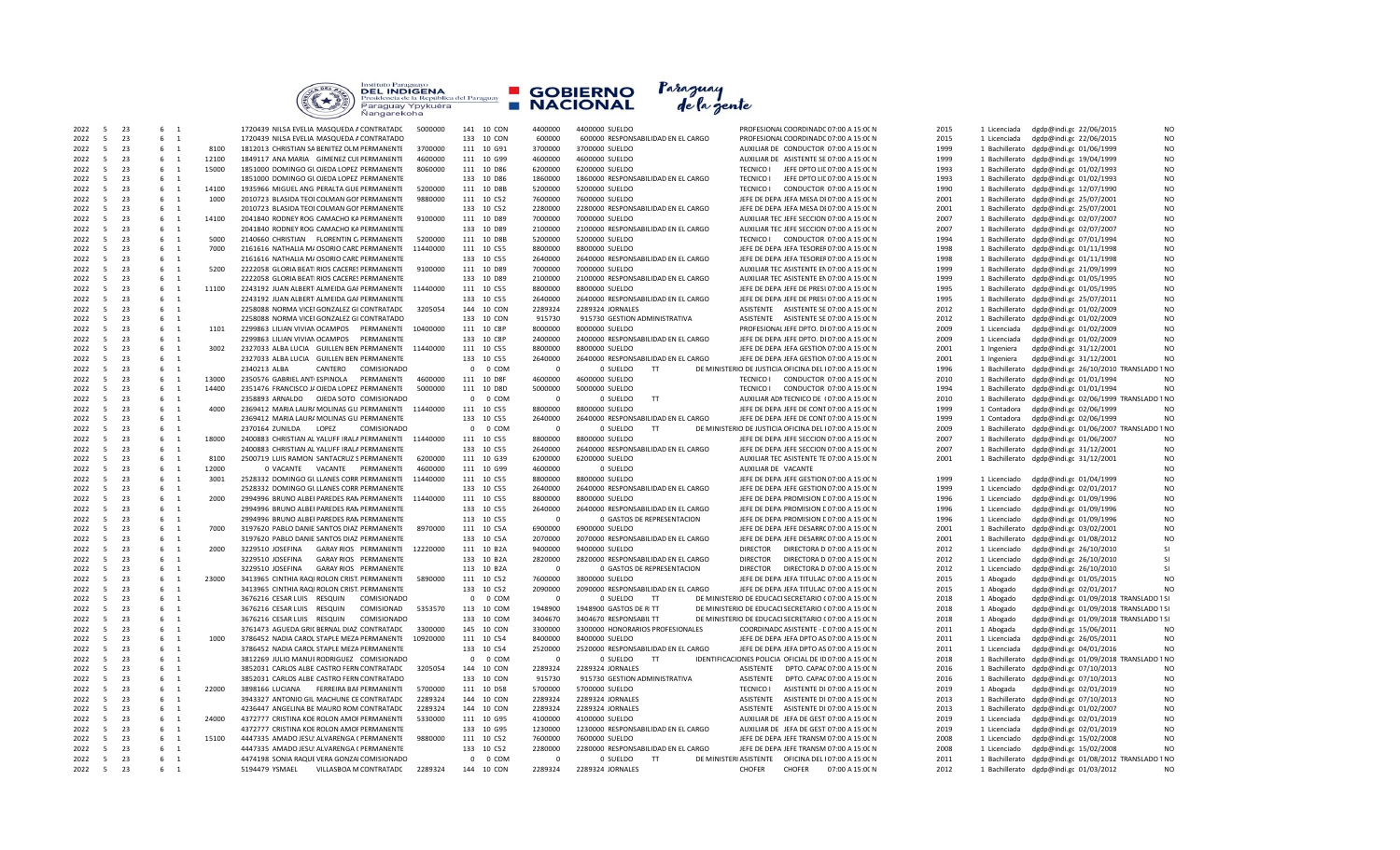

| 2022 | $\overline{a}$ | 23 | 6<br>$\overline{1}$ | 8000  | 3383146 CLAUDELINA GONZALEZ P/ PERMANENTE<br>6890000      |              | 111 10 D56 | 5300000     | 5300000 SUELDO                      |                           | COORDINADC JEFA DPTO. G 07:00 A 15:00 N                | 2010 | 1 Abogada      | dgdp@indi.gc 26/10/2010<br>N <sub>C</sub>                |
|------|----------------|----|---------------------|-------|-----------------------------------------------------------|--------------|------------|-------------|-------------------------------------|---------------------------|--------------------------------------------------------|------|----------------|----------------------------------------------------------|
| 2022 | $\overline{5}$ | 23 | 6<br>$\overline{1}$ |       | 3383146 CLAUDELINA GONZALEZ P/ PERMANENTE                 |              | 133 10 D56 | 1590000     | 1590000 RESPONSABILIDAD EN EL CARGO |                           | COORDINADC JEFA DPTO, G 07:00 A 15:00 N                | 2010 | 1 Abogada      | dgdp@indi.gc 26/10/2010<br>N <sub>C</sub>                |
| 2022 | - 5            | 23 | 6<br>$\overline{1}$ | 18100 | 1875000 ROBERTO<br>GODOY<br>PERMANENTE<br>5200000         |              | 111 10 D8B | 5200000     | 5200000 SUELDO                      | <b>TECNICO I</b>          | ASISTENTE DI 07:00 A 15:00 N                           | 1994 |                | N <sub>C</sub><br>1 Bachillerato dgdp@indi.gc 21/02/1994 |
| 2022 | $\overline{5}$ | 23 | $6\quad 1$          | 10000 | 8060000<br>1768999 LINA<br>FRANCO VDA. PERMANENTE         |              | 111 10 D86 | 6200000     | 6200000 SUELDO                      | <b>TECNICO I</b>          | JEFA DE ASIST 07:00 A 15:00 N                          | 1998 | 1 Licenciada   | N <sub>O</sub><br>dgdp@indi.gc 01/05/1998                |
|      | -5             | 23 | 6<br>$\overline{1}$ |       | 1768999 LINA                                              |              | 133 10 D86 | 1860000     | 1860000 RESPONSABILIDAD EN EL CARGO |                           |                                                        | 1998 |                | N <sub>O</sub>                                           |
| 2022 |                |    |                     |       | FRANCO VDA. PERMANENTE                                    |              |            |             |                                     | <b>TECNICO I</b>          | JEFA DE ASIST 07:00 A 15:00 N                          |      | 1 Licenciada   | dgdp@indi.gc 01/05/1998                                  |
| 2022 | - 5            | 23 | $6\quad 1$          | 5300  | 5600000<br>856095 FLAVIO<br><b>GIMENEZ ROI PERMANENTE</b> |              | 111 10 D83 | 5600000     | 5600000 SUELDO                      | <b>TECNICO I</b>          | ASISTENTE DI 07:00 A 15:00 N                           | 1999 | 1 Abogado      | N <sub>C</sub><br>dgdp@indi.gc 01/02/1999                |
| 2022 | - 5            | 23 | 6 1                 |       | 3897655 WALTER ANDI LOVERA GAE COMISIONAD<br>2500000      | $\mathbf{0}$ | 0 COM      | $\Omega$    | 0 SUELDO<br>TT                      | POLICIA NACIONAL          | PRESIDENCIA 07:00 A 15:00 N                            | 2019 |                | 1 Bachillerato dgdp@indi.gc 01/02/2019 TRASLADO TE SI    |
| 2022 | - 5            | 23 | 6 1                 |       | 3897655 WALTER ANDI LOVERA GAE COMISIONADO                |              | 137 10 COM | 2500000     | 2500000 GRATIFICACIC TT             | POLICIA NACIONAL          | PRESIDENCIA 07:00 A 15:00 N                            | 2019 | 1 Bachillerato | dgdp@indi.gc 01/02/2019 TRASLADO TE SI                   |
| 2022 | $\overline{5}$ | 23 | 6<br>$\overline{1}$ | 26000 | 2927679 JUAN CARLOS BENITEZ BENI PERMANENTE               |              | 111 10 B2A | 9400000     | 9400000 SUELDO                      | <b>DIRECTOR</b>           | DIRECTOR DE 07:00 A 15:00 N                            | 2019 | 1 Abogado      | -SI<br>dgdp@indi.gc 22/10/2019                           |
|      |                |    |                     |       |                                                           |              |            |             |                                     |                           |                                                        |      |                | -SI                                                      |
| 2022 | -5             | 23 | $6\quad 1$          |       | 14753570<br>2927679 JUAN CARLOS BENITEZ BENI PERMANENTE   |              | 133 10 B2A | 3404670     | 3404670 RESPONSABILIDAD EN EL CARGO | <b>DIRECTOR</b>           | DIRECTOR DE 07:00 A 15:00 N                            | 2019 | 1 Abogado      | dgdp@indi.gc 22/10/2019                                  |
| 2022 | $\overline{5}$ | 23 | $\overline{1}$<br>6 |       | 2927679 JUAN CARLOS BENITEZ BENI PERMANENTE               |              | 113 10 B2A | 1948900     | 1948900 GASTOS DE REPRESENTACION    | <b>DIRECTOR</b>           | DIRECTOR DE 07:00 A 15:00 N                            | 2019 | 1 Abogado      | -SI<br>dgdp@indi.gc 22/10/2019                           |
| 2022 | $\overline{5}$ | 23 | 6<br>$\overline{1}$ | 10002 | 615661 BRUNO FRAN BARRIOS SOS. PERMANENTE<br>19252005     |              | 111 10 B12 | 10500000    | 10500000 SUELDO                     |                           | DIRECTOR GE DIRECTOR GEI 07:00 A 15:00 N               | 2022 | 1 Licenciado   | -SI<br>dgdp@indi.gc 16/03/2022                           |
| 2022 | - 5            | 23 | 6 1                 |       | 615661 BRUNO FRAN BARRIOS SOS. PERMANENTE                 |              | 133 10 B12 | 8752005     | 8752005 RESPONSABILIDAD EN EL CARGO |                           | DIRECTOR GE DIRECTOR GEI 07:00 A 15:00 N               | 2022 | 1 Licenciado   | -SI<br>dgdp@indi.gc 16/03/2022                           |
| 2022 | $\overline{5}$ | 23 | 6 1                 |       | 1883258 PABLO EDUAI SANTACRUZ COMISIONAD<br>15996600      | $\mathbf{0}$ | 0 COM      | $\mathbf 0$ | 0 SUELDO<br>TT                      | MINISTERIO DE JUSTICIA    | DIRECTOR GEI 07:00 A 15:00 N                           | 2019 | 1 Contador     | dgdp@indi.gc 07/11/2019 TRASLADO TE SI                   |
|      |                |    |                     |       |                                                           |              |            |             |                                     |                           |                                                        |      |                |                                                          |
| 2022 | 5              | 23 | 6<br>$\overline{1}$ |       | 1883258 PABLO EDUAI SANTACRUZ COMISIONADO                 |              | 133 10 COM | 6332200     | 6332200 RESPONSABIL TT              | MINISTERIO DE JUSTICIA    | DIRECTOR GEI 07:00 A 15:00 N                           | 2019 | 1 Contador     | dgdp@indi.gc 07/11/2019 TRASLADO TE SI                   |
| 2022 | $\overline{5}$ | 23 | 6<br>$\overline{1}$ |       | 1883258 PABLO EDUAI SANTACRUZ COMISIONADO                 |              | 113 10 COM | 2164400     | 2164400 GASTOS DE RITT              | MINISTERIO DE JUSTICIA    | DIRECTOR GEI 07:00 A 15:00 N                           | 2019 | 1 Contador     | dgdp@indi.gc 07/11/2019 TRASLADO TE SI                   |
| 2022 | - 5            | 23 | 6 1                 |       | 1883258 PABLO EDUAI SANTACRUZ COMISIONADO                 |              | 199 10 COM | 7500000     | 7500000 DIFERENCIA S TT             | MINISTERIO DE JUSTICIA    | DIRECTOR GE 07:00 A 15:00 N                            | 2019 | 1 Contador     | dgdp@indi.gc 07/11/2019 TRASLADO TE SI                   |
| 2022 | $\overline{5}$ | 23 | 6 1                 | 26000 | 12220000<br>6045775 KARITA CYNTI MACHADO G( PERMANENTE    |              | 111 10 B2A | 9400000     | 9400000 SUELDO                      | <b>DIRECTOR</b>           | DIRECTORA D 07:00 A 15:00 N                            | 2020 | 1 Licenciada   | -SI<br>dgdp@indi.gc 02/01/2020                           |
| 2022 | - 5            | 23 | 6 1                 |       | 6045775 KARITA CYNTI MACHADO G( PERMANENTE                |              | 133 10 B2A | 2820000     | 2820000 RESPONSABILIDAD EN EL CARGO | <b>DIRECTOR</b>           | DIRECTORA D 07:00 A 15:00 N                            | 2020 | 1 Licenciada   | -SI<br>dgdp@indi.gc 02/01/2020                           |
|      | -5             | 23 | $6\quad 1$          | 26000 |                                                           |              |            | 9400000     |                                     | <b>DIRECTOR</b>           | VACANTE                                                |      |                | -SI                                                      |
| 2022 |                |    |                     |       | 0 VACANTE  VACANTE  PERMANENTE                            |              | 111 10 B2A |             | 0 SUELDO                            |                           |                                                        |      |                |                                                          |
| 2022 | 5              | 23 | 6 1                 | 26000 | 1252293 SOLEDAD BER FRETES LOPEZ PERMANENTE<br>12804670   |              | 111 10 B2A | 9400000     | 9400000 SUELDO                      | <b>DIRECTOR</b>           | DIRECTORA D 07:00 A 15:00 N                            | 2022 | 1 Licenciada   | <b>SI</b><br>dgdp@indi.gc 02/03/2022                     |
| 2022 | $\overline{5}$ | 23 | 6<br>$\overline{1}$ |       | 1252293 SOLEDAD BER FRETES LOPEZ PERMANENTE               |              | 113 10 B2A | 1948900     | 1948900 GASTOS DE REPRESENTACION    | <b>DIRECTOR</b>           | DIRECTORA D 07:00 A 15:00 N                            | 2022 | 1 Licenciada   | -SI<br>dgdp@indi.gc 02/03/2022                           |
| 2022 | - 5            | 23 | 6 1                 |       | 1252293 SOLEDAD BER FRETES LOPEZ PERMANENTE               |              | 133 10 B2A | 3404670     | 3404670 RESPONSABILIDAD EN EL CARGO | <b>DIRECTOR</b>           | DIRECTORA D 07:00 A 15:00 N                            | 2022 | 1 Licenciada   | -SI<br>dgdp@indi.gc 02/03/2022                           |
| 2022 | $\overline{5}$ | 23 | 6 1                 | 26000 | 3649158 VICTOR JOSE BASUALDO R/ PERMANENTE                |              | 111 10 B2A | 9400000     | 9400000 SUFLDO                      | <b>DIRECTOR</b>           | DIRECTOR DE 07:00 A 15:00 N                            | 2020 | 1 Abogado      | <b>SI</b><br>dgdp@indi.gc 01/07/2020                     |
|      | -5             | 23 | 6<br>$\overline{1}$ |       |                                                           |              |            |             |                                     |                           |                                                        |      |                | -SI                                                      |
| 2022 |                |    |                     |       | 11938000<br>3649158 VICTOR JOSE BASUALDO R/ PERMANENTE    |              | 133 10 B2A | 2538000     | 2538000 RESPONSABILIDAD EN EL CARGO | <b>DIRECTOR</b>           | DIRECTOR DE 07:00 A 15:00 N                            | 2020 | 1 Abogado      | dgdp@indi.gc 01/07/2020                                  |
| 2022 | 5              | 23 | 6 1                 |       | 3649158 VICTOR JOSE BASUALDO R/ PERMANENTE                |              | 113 10 B2A | $\mathbf 0$ | 0 GASTOS DE REPRESENTACION          | <b>DIRECTOR</b>           | DIRECTOR DE 07:00 A 15:00 N                            | 2020 | 1 Abogado      | -SI<br>dgdp@indi.gc 01/07/2020                           |
| 2022 | - 5            | 23 | 6 1                 | 26000 | 2863041 ANA LIZ<br>ARANDA<br>PERMANENTE                   |              | 111 10 B2A | 9400000     | 9400000 SUELDO                      | <b>DIRECTOR</b>           | DIRECTORA A 07:00 A 15:00 N                            | 2022 | 1 Licenciada   | -SI<br>dgdp@indi.gc 02/03/2022                           |
| 2022 | - 5            | 23 | 6<br>$\overline{1}$ |       | 2863041 ANA LIZ<br>ARANDA<br>PERMANENTE<br>14753570       |              | 133 10 B2A | 3404670     | 3404670 RESPONSABILIDAD EN EL CARGO | <b>DIRECTOR</b>           | DIRECTORA A 07:00 A 15:00 N                            | 2022 | 1 Licenciada   | -SI<br>dgdp@indi.gc 02/03/2022                           |
| 2022 | - 5            | 23 | 6<br>$\overline{1}$ |       | 2863041 ANA LIZ<br>ARANDA<br>PERMANENTE                   |              | 113 10 B2A | 1948900     | 1948900 GASTOS DE REPRESENTACION    | <b>DIRECTOR</b>           | DIRECTORA A 07:00 A 15:00 N                            | 2022 | 1 Licenciada   | -SI<br>dgdp@indi.gc 02/03/2022                           |
| 2022 | -5             | 23 | 6<br>$\overline{1}$ | 26000 | 4472599 FERNANDO LI ROMAN MALI PERMANENTE                 |              |            | 9400000     |                                     | <b>DIRECTOR</b>           |                                                        | 2021 |                | -SI<br>dgdp@indi.gc 20/01/2021                           |
|      |                |    |                     |       |                                                           |              | 111 10 B2A |             | 9400000 SUELDO                      |                           | DIRECTOR DIF 07:00 A 15:00 N                           |      | 1 Ingeniero    |                                                          |
| 2022 | $\overline{5}$ | 23 | 6<br>$\overline{1}$ |       | 14753570<br>4472599 FERNANDO LI ROMAN MALI PERMANENTE     |              | 113 10 B2A | 1948900     | 1948900 GASTOS DE REPRESENTACION    | <b>DIRECTOR</b>           | DIRECTOR DIF 07:00 A 15:00 N                           | 2021 | 1 Ingeniero    | -SI<br>dgdp@indi.gc 20/01/2021                           |
| 2022 | $\overline{5}$ | 23 | 6<br>$\overline{1}$ |       | 4472599 FERNANDO LI ROMAN MALI PERMANENTE                 |              | 133 10 B2A | 3404670     | 3404670 RESPONSABILIDAD EN EL CARGO | <b>DIRECTOR</b>           | DIRECTOR DIF 07:00 A 15:00 N                           | 2021 | 1 Ingeniero    | -SI<br>dgdp@indi.gc 20/01/2021                           |
| 2022 | - 5            | 23 | 6<br>$\overline{1}$ |       | 1311773 CELESTINA MARTINEZ DE COMISIONADO                 | $\mathbf{0}$ | 0 COM      | $\Omega$    | 0 SUELDO<br>T                       | <b>JUSTICIA ELECTORAL</b> | ASISTENTE RE 07:00 A 15:00 N                           | 2020 |                | 1 Bachillerato dgdp@indi.gc 21/02/2020 TRASLADO TE NC    |
| 2022 | -5             | 23 | 6<br>$\overline{1}$ |       | 4190632 JOEL<br>MEDINA<br>COMISIONADO                     | $\mathbf 0$  | 0 COM      | $\mathbf 0$ | 0 SUELDO<br>T<br>SENAVE             |                           | CONDUCTOR 07:00 A 15:00 N                              | 2020 |                | 1 Bachillerato dgdp@indi.gc 13/01/2020 TRASLADO TE NO    |
|      | - 5            | 23 | 6<br>$\overline{1}$ |       | 1380000                                                   |              | 0 COM      | $\Omega$    | 0 SUELDO<br>T                       |                           | DGEEC- SECRETARIA TECNIC JEFE DPTO GE 07:00 A 15:00 N  | 2021 |                | dgdp@indi.gc 12/04/2021 TRASLADO TE NC                   |
| 2022 |                |    |                     |       | 730926 CARLOS ANAC FRANCO MAR COMISIONAD                  | $\mathbf 0$  |            |             |                                     |                           |                                                        |      | 1 Tecnico      |                                                          |
| 2022 | 5              | 23 | 6<br>$\overline{1}$ |       | 730926 CARLOS ANAC FRANCO MAR COMISIONADO                 |              | 133 10 COM | 1380000     | 1380000 RESPONSABIL TT              |                           | DGEEC- SECRETARIA TECNIC JEFE DPTO GE 07:00 A 15:00 N  | 2021 | 1 Tecnico      | dgdp@indi.gc 12/04/2021 TRASLADO TE NC                   |
| 2022 | -5             | 23 | 6<br>$\overline{1}$ |       | 872298 VICTOR MANI INSAURRALDI COMISIONAD<br>657852       | $\mathbf{0}$ | 0 COM      | $\Omega$    | 0 SUELDO<br>TT                      | MINISTERIO DE JUSTICIA    | JEFE DPTO  07:00 A 15:00 N                             | 2021 |                | 1 Bachillerato dgdp@indi.gc 19/04/2021 TRASLADO TE NC    |
| 2022 | $\overline{5}$ | 23 | 6<br><sup>1</sup>   |       | 872298 VICTOR MANUNSAURRALDI COMISIONADO                  |              | 133 10 COM | 657852      | 657852 RESPONSABILTT                | MINISTERIO DE JUSTICIA    | JEFE DPTO  07:00 A 15:00 N                             | 2021 |                | 1 Bachillerato dgdp@indi.gc 19/04/2021 TRASLADO TE NC    |
| 2022 | - 5            | 23 | 6<br>$\overline{1}$ |       | 2152838 SERGIO<br>ACHUCARRO COMISIONADO                   | $\Omega$     | 0 COM      | $\Omega$    | TT<br>0 SUELDO                      |                           | DGEEC- SECRETARIA TECNIC TECNICO - DIF 07:00 A 15:00 N | 2021 |                | 1 Bachillerato dgdp@indi.gc 05/07/2021 TRASLADO TE NC    |
| 2022 | - 5            | 23 | 6<br>$\overline{1}$ |       | <b>BRITEZ</b><br>COMISIONADO<br>1173606 BLANCA            | $\Omega$     | 0 COM      | $\Omega$    | 0 SUELDO<br>TT<br><b>MABES</b>      |                           | ASISTENTE LC 07:00 A 15:00 N                           | 2021 |                | 1 Bachillerato dgdp@indi.gc 05/07/2021 TRASLADO TE NC    |
|      | $\overline{5}$ |    |                     |       |                                                           |              |            |             |                                     |                           |                                                        |      |                |                                                          |
| 2022 |                | 23 | 6 1                 |       | AREVALO<br>4693636 LEONARDO<br>COMISIONADO                | $\mathbf 0$  | 0 COM      | $\mathbf 0$ | 0 SUELDO<br>TT                      |                           | IDENTIFICACIONES POLICIA OFICIAL DE ID 07:00 A 15:00 N | 2022 |                | 1 Bachillerato dgdp@indi.gc 02/01/2022 TRASLADO TE NC    |
| 2022 | -5             | 23 | 6<br>$\overline{1}$ |       | 4024470 IGNACIO<br>SCHLINCHTIN COMISIONADO                | $\mathbf 0$  | 0 COM      | $\mathbf 0$ | TT<br>0 SUELDO                      | JUNTA MUNICIPAL           | JEFE DPTO DE 07:00 A 15:00 N                           | 2022 |                | 1 Bachillerato dgdp@indi.gc 23/02/2022 TRASLADO TE NO    |
| 2022 | 5              | 23 | 6<br>$\overline{1}$ |       | 4024470 IGNACIO<br>SCHLINCHTIN COMISIONAD<br>1890000      |              | 133 10 COM | 1890000     | 1890000 RESPONSABIL TT              | JUNTA MUNICIPAL           | JEFE DPTO DE 07:00 A 15:00 N                           | 2022 |                | 1 Bachillerato dgdp@indi.gc 23/02/2022 TRASLADO TE NC    |
| 2022 | $\overline{5}$ | 23 | 6<br>$\overline{1}$ |       | COMISIONADO<br>2087839 RUBEN DARIC BENITEZ                | $\mathbf{0}$ | 0 COM      | $\Omega$    | 0 SUELDO<br>TT                      | JUNTA MUNICIPAL           | JEFE DE DPTO 07:00 A 15:00 N                           | 2022 |                | 1 Bachillerato dgdp@indi.gc 23/02/2022 TRASLADO TE NC    |
| 2022 | -5             | 23 | 6<br><sup>1</sup>   |       | COMISIONAD<br>1890000<br>2087839 RUBEN DARIC BENITEZ      |              | 133 10 COM | 1890000     | 1890000 RESPONSABIL TT              | JUNTA MUNICIPAL           | JEFE DE DPTO 07:00 A 15:00 N                           | 2022 |                | 1 Bachillerato dgdp@indi.gc 23/02/2022 TRASLADO TE NO    |
|      | 5              | 23 | 6<br>$\overline{1}$ |       |                                                           | $\mathbf{0}$ |            | $\Omega$    | TT                                  |                           |                                                        | 2022 |                |                                                          |
| 2022 |                |    |                     |       | COMISIONADO<br>2268861 JAIME JAVIER MILTOS                |              | 0 COM      |             | 0 SUELDO                            | JUNTA MUNICIPAL           | JEFE DPTO DE 07:00 A 15:00 N                           |      |                | 1 Bachillerato dgdp@indi.gc 23/02/2022 TRASLADO TE NC    |
| 2022 | -5             | 23 | $6\quad 1$          |       | COMISIONAD<br>1980000<br>2268861 JAIME JAVIER MILTOS      |              | 133 10 COM | 1980000     | 1980000 RESPONSABIL TT              | JUNTA MUNICIPAL           | JEFE DPTO DE 07:00 A 15:00 N                           | 2022 |                | 1 Bachillerato dgdp@indi.gc 23/02/2022 TRASLADO TE NC    |
| 2022 | $\overline{5}$ | 23 | 6<br>$\overline{1}$ |       | 1689571 ARTURO<br><b>MACHADO</b><br>COMISIONADO           | $\mathbf 0$  | 0 COM      | $\mathbf 0$ | 0 SUELDO<br>TT                      | JUNTA MUNICIPAL           | DIRECTOR GEI 07:00 A 15:00 N                           | 2022 |                | 1 Bachillerato dgdp@indi.gc 23/02/2022 TRASLADO TE SI    |
| 2022 | $\overline{5}$ | 23 | 6<br>$\overline{1}$ |       | <b>MACHADO</b><br>COMISIONADO<br>1689571 ARTURO           |              | 133 10 COM | 3734670     | 3734670 RESPONSABILTT               | <b>JUNTA MUNICIPAL</b>    | DIRECTOR GEI 07:00 A 15:00 N                           | 2022 |                | 1 Bachillerato dgdp@indi.gc 23/02/2022 TRASLADO TE SI    |
| 2022 | - 5            | 23 | 6<br>$\overline{1}$ |       | 1689571 ARTURO<br>MACHADO<br>COMISIONAD<br>5683570        |              | 113 10 COM | 1948900     | 1948900 GASTOS DE RITT              | JUNTA MUNICIPAL           | DIRECTOR GEI 07:00 A 15:00 N                           | 2022 |                | 1 Bachillerato dgdp@indi.gc 23/02/2022 TRASLADO TE SI    |
| 2022 | $\overline{5}$ | 23 | 6<br>$\overline{1}$ |       | QUINTANA<br>COMISIONADO                                   |              | 0 COM      |             | ਾਸ                                  |                           |                                                        | 2022 |                |                                                          |
|      |                |    |                     |       | 2307465 JUAN JOSE                                         | $\mathbf{0}$ |            | $\mathbf 0$ | 0 SUELDO                            | JUNTA MUNICIPAL           | SECRETARIO F 07:00 A 15:00 N                           |      |                | 1 Bachillerato dgdp@indi.gc 23/02/2022 TRASLADO TE SI    |
| 2022 | -5             | 23 | 6<br>$\overline{1}$ |       | QUINTANA<br>COMISIONAD<br>5353570<br>2307465 JUAN JOSE    |              | 133 10 COM | 3404670     | 3404670 RESPONSABIL TT              | JUNTA MUNICIPAL           | SECRETARIO F 07:00 A 15:00 N                           | 2022 |                | 1 Bachillerato dgdp@indi.gc 23/02/2022 TRASLADO TE SI    |
| 2022 | 5              | 23 | 6<br>$\overline{1}$ |       | QUINTANA<br>2307465 JUAN JOSE<br>COMISIONADO              |              | 113 10 COM | 1948900     | 1948900 GASTOS DE RITT              | JUNTA MUNICIPAL           | SECRETARIO F 07:00 A 15:00 N                           | 2022 |                | 1 Bachillerato dgdp@indi.gc 23/02/2022 TRASLADO TE SI    |
| 2022 | -5             | 23 | 6 1                 |       | <b>ACEVEDO</b><br>COMISIONADO<br>3677341 ISRAEL           | $\mathbf{0}$ | 0 COM      | $\Omega$    | 0 SUELDO<br>T                       | JUNTA MUNICIPAL           | JEFE DE DPTO 07:00 A 15:00 N                           | 2022 |                | 1 Bachillerato dgdp@indi.g( 23/02/2022 TRASLADO TE NC    |
| 2022 | - 5            | 23 | 6<br>$\overline{1}$ |       | ACEVEDO<br>COMISIONAD<br>1890000<br>3677341 ISRAEL        |              | 133 10 COM | 1890000     | 1890000 RESPONSABIL TT              | <b>IUNTA MUNICIPAL</b>    | JEFE DE DPTO 07:00 A 15:00 N                           | 2022 |                | 1 Bachillerato dgdp@indi.gc 23/02/2022 TRASLADO TE NC    |
|      | - 5            | 23 |                     |       | RAMIREZ                                                   | $\Omega$     |            | $\Omega$    |                                     |                           |                                                        |      |                |                                                          |
| 2022 |                |    | 6<br>$\overline{1}$ |       | COMISIONADO<br>4066813 ALVARO                             |              | 0 COM      |             | 0 SUELDO<br>T                       |                           | MUNICIPALIDAD DE ASUNC JEFE DE DPTO 07:00 A 15:00 N    | 2022 |                | 1 Bachillerato dgdp@indi.gc 02/03/2022 TRASLADO TE NC    |
| 2022 | 5              | 23 | 6<br>$\overline{1}$ |       | RAMIREZ<br>COMISIONAD<br>1890000<br>4066813 ALVARO        |              | 133 10 COM | 1890000     | 1890000 RESPONSABIL TT              |                           | MUNICIPALIDAD DE ASUNC JEFE DE DPTO 07:00 A 15:00 N    | 2022 |                | 1 Bachillerato dgdp@indi.gc 02/03/2022 TRASLADO TE NC    |
| 2022 | -5             | 23 | 6<br>$\overline{1}$ |       | <b>ROLON</b><br>2197195 YUDITH<br>COMISIONADO             | $\mathbf{0}$ | 0 COM      | $\mathbf 0$ | 0 SUELDO<br>TT                      |                           | MUNICIPALIDAD DE ASUNC JEFA DE DPTO 07:00 A 15:00 N    | 2022 |                | 1 Bachillerato dgdp@indi.gc 02/03/2022 TRASLADO TE NC    |
| 2022 | $\overline{5}$ | 23 | 6<br>$\overline{1}$ |       | <b>ROLON</b><br>COMISIONAD<br>1890000<br>2197195 YUDITH   |              | 133 10 COM | 1890000     | 1890000 RESPONSABIL TT              |                           | MUNICIPALIDAD DE ASUNC JEFA DE DPTO 07:00 A 15:00 N    | 2022 |                | 1 Bachillerato dgdp@indi.gc 02/03/2022 TRASLADO TE NC    |
| 2022 | - 5            | 23 | 6<br>$\overline{1}$ |       | 1044959 ERICO<br>RIQUELME<br>COMISIONADO                  | $\mathbf{0}$ | 0 COM      | $\Omega$    | 0 SUELDO<br>T                       | MUNICIPALIDAD DE ASUNCION | 07:00 A 15:00 N                                        | 2022 |                | 1 Bachillerato dgdp@indi.gc 02/03/2022 TRASLADO TE NC    |
| 2022 | $\overline{5}$ | 23 | 6<br>$\overline{1}$ |       | 326792 OSCAR ANIBA ACEVEDO<br>COMISIONADO                 | $\mathbf{0}$ | 0 COM      | $\mathbf 0$ | 0 SUELDO<br>TT                      |                           | JEFE DE COMI 07:00 A 15:00 N                           | 2022 |                |                                                          |
|      |                |    |                     |       |                                                           |              |            |             |                                     | MINISTERIO DE JUSTICIA    |                                                        |      |                | 1 Bachillerato dgdp@indi.gc 02/03/2022 TRASLADO TE NC    |
| 2022 | 5              | 23 | 6<br>$\overline{1}$ |       | 326792 OSCAR ANIBA ACEVEDO<br>COMISIONAD<br>5400000       |              | 133 10 COM | 5400000     | 5400000 RESPONSABIL TT              | MINISTERIO DE JUSTICIA    | JEFE DE COMI 07:00 A 15:00 N                           | 2022 |                | 1 Bachillerato dgdp@indi.gc 02/03/2022 TRASLADO TE NC    |
| 2022 | 5              | 23 | 6<br>$\overline{1}$ |       | 1438439 ULISES<br><b>UDRIZAR</b><br>COMISIONADO           | $\mathbf 0$  | 0 COM      | $\Omega$    | 0 SUELDO<br>TT                      | <b>JUSTICIA ELECTORAL</b> | JEFE DE SERVI 07:00 A 15:00 N                          | 2022 |                | 1 Bachillerato dgdp@indi.gc 02/03/2022 TRASLADO TE NC    |
| 2022 | 5 <sup>5</sup> | 23 | 6<br>$\overline{1}$ |       | <b>UDRIZAR</b><br>COMISIONAD<br>1290000<br>1438439 ULISES |              | 133 10 COM | 1290000     | 1290000 RESPONSABIL TT              | <b>JUSTICIA ELECTORAL</b> | JEFE DE SERVI 07:00 A 15:00 N                          | 2022 |                | 1 Bachillerato dgdp@indi.gc 02/03/2022 TRASLADO TE NO    |
| 2022 | 5              | 23 | 6<br>$\overline{1}$ |       | <b>ESQUIVEL</b><br>6698556 VIVIAN<br>COMISIONADO          |              | 0 0 COM    | $\Omega$    | 0 SUELDO<br>T                       | JUNTA MUNICIPAL           | 07:00 A 15:00 N                                        | 2022 |                | 1 Bachillerato dgdp@indi.gc 02/04/2022 TRASLADO TE NO    |
|      |                |    |                     |       |                                                           |              |            |             |                                     |                           |                                                        |      |                |                                                          |

| 5300000 SUELDO  |                                                  |                                     |                                                  |                           | COORDINADC JEFA DPTO. G 07:00 A 15:00 N                                             |                 |  |
|-----------------|--------------------------------------------------|-------------------------------------|--------------------------------------------------|---------------------------|-------------------------------------------------------------------------------------|-----------------|--|
|                 |                                                  | 1590000 RESPONSABILIDAD EN EL CARGO |                                                  |                           | COORDINADC JEFA DPTO. G 07:00 A 15:00 N                                             |                 |  |
| 5200000 SUELDO  |                                                  |                                     |                                                  | <b>TECNICO I</b>          | ASISTENTE DI 07:00 A 15:00 N                                                        |                 |  |
| 6200000 SUELDO  |                                                  |                                     |                                                  | <b>TECNICO I</b>          | JEFA DE ASIST 07:00 A 15:00 N                                                       |                 |  |
|                 |                                                  | 1860000 RESPONSABILIDAD EN EL CARGO |                                                  | <b>TECNICO I</b>          | JEFA DE ASIST 07:00 A 15:00 N                                                       |                 |  |
| 5600000 SUELDO  |                                                  |                                     |                                                  | <b>TECNICO I</b>          | ASISTENTE DI 07:00 A 15:00 N                                                        |                 |  |
|                 | 0 SUELDO                                         | <b>TT</b>                           | POLICIA NACIONAL                                 |                           | PRESIDENCIA 07:00 A 15:00 N                                                         |                 |  |
|                 | 2500000 GRATIFICACIC TT                          |                                     | POLICIA NACIONAL                                 |                           | PRESIDENCIA 07:00 A 15:00 N                                                         |                 |  |
| 9400000 SUELDO  |                                                  |                                     |                                                  | <b>DIRECTOR</b>           | DIRECTOR DE 07:00 A 15:00 N                                                         |                 |  |
|                 |                                                  | 3404670 RESPONSABILIDAD EN EL CARGO |                                                  | <b>DIRECTOR</b>           | DIRECTOR DE 07:00 A 15:00 N                                                         |                 |  |
|                 |                                                  | 1948900 GASTOS DE REPRESENTACION    |                                                  | <b>DIRECTOR</b>           | DIRECTOR DE 07:00 A 15:00 N                                                         |                 |  |
| 10500000 SUELDO |                                                  |                                     |                                                  |                           | DIRECTOR GEI DIRECTOR GEI 07:00 A 15:00 N                                           |                 |  |
|                 |                                                  | 8752005 RESPONSABILIDAD EN EL CARGO |                                                  |                           | DIRECTOR GEI DIRECTOR GEI 07:00 A 15:00 N                                           |                 |  |
|                 | 0 SUELDO                                         | <b>TT</b>                           | MINISTERIO DE JUSTICIA                           |                           | DIRECTOR GE 07:00 A 15:00 N                                                         |                 |  |
|                 | 6332200 RESPONSABIL TT                           |                                     | MINISTERIO DE JUSTICIA                           |                           | DIRECTOR GEI 07:00 A 15:00 N                                                        |                 |  |
|                 | 2164400 GASTOS DE RITT                           |                                     | MINISTERIO DE JUSTICIA                           |                           | DIRECTOR GE 07:00 A 15:00 N                                                         |                 |  |
|                 | 7500000 DIFERENCIA S TT                          |                                     | MINISTERIO DE JUSTICIA                           |                           | DIRECTOR GEI 07:00 A 15:00 N                                                        |                 |  |
| 9400000 SUELDO  |                                                  |                                     |                                                  | <b>DIRECTOR</b>           | DIRECTORA D 07:00 A 15:00 N                                                         |                 |  |
|                 |                                                  | 2820000 RESPONSABILIDAD EN EL CARGO |                                                  | <b>DIRECTOR</b>           | DIRECTORA D 07:00 A 15:00 N                                                         |                 |  |
|                 | 0 SUELDO                                         |                                     |                                                  | <b>DIRECTOR</b>           | <b>VACANTE</b>                                                                      |                 |  |
| 9400000 SUELDO  |                                                  |                                     |                                                  | DIRECTOR                  | DIRECTORA D 07:00 A 15:00 N                                                         |                 |  |
|                 |                                                  | 1948900 GASTOS DE REPRESENTACION    |                                                  | <b>DIRECTOR</b>           | DIRECTORA D 07:00 A 15:00 N                                                         |                 |  |
|                 |                                                  | 3404670 RESPONSABILIDAD EN EL CARGO |                                                  | <b>DIRECTOR</b>           | DIRECTORA D 07:00 A 15:00 N                                                         |                 |  |
| 9400000 SUELDO  |                                                  |                                     |                                                  | <b>DIRECTOR</b>           | DIRECTOR DE 07:00 A 15:00 N                                                         |                 |  |
|                 |                                                  | 2538000 RESPONSABILIDAD EN EL CARGO |                                                  | <b>DIRECTOR</b>           | DIRECTOR DE 07:00 A 15:00 N                                                         |                 |  |
|                 |                                                  | 0 GASTOS DE REPRESENTACION          |                                                  | <b>DIRECTOR</b>           | DIRECTOR DE 07:00 A 15:00 N                                                         |                 |  |
| 9400000 SUELDO  |                                                  |                                     |                                                  | DIRECTOR                  | DIRECTORA A 07:00 A 15:00 N                                                         |                 |  |
|                 |                                                  | 3404670 RESPONSABILIDAD EN EL CARGO |                                                  | <b>DIRECTOR</b>           | DIRECTORA A 07:00 A 15:00 N                                                         |                 |  |
|                 |                                                  | 1948900 GASTOS DE REPRESENTACION    |                                                  | <b>DIRECTOR</b>           | DIRECTORA A 07:00 A 15:00 N                                                         |                 |  |
| 9400000 SUELDO  |                                                  |                                     |                                                  | <b>DIRECTOR</b>           | DIRECTOR DIF 07:00 A 15:00 N                                                        |                 |  |
|                 |                                                  | 1948900 GASTOS DE REPRESENTACION    |                                                  | <b>DIRECTOR</b>           | DIRECTOR DIF 07:00 A 15:00 N                                                        |                 |  |
|                 |                                                  | 3404670 RESPONSABILIDAD EN EL CARGO |                                                  | <b>DIRECTOR</b>           | DIRECTOR DIF 07:00 A 15:00 N                                                        |                 |  |
|                 | 0 SUELDO                                         | TT                                  | <b>JUSTICIA ELECTORAL</b>                        |                           | ASISTENTE RE 07:00 A 15:00 N                                                        |                 |  |
|                 | 0 SUELDO                                         | <b>TT</b>                           | SENAVE                                           |                           | CONDUCTOR 07:00 A 15:00 N                                                           |                 |  |
|                 | 0 SUELDO                                         | TT                                  |                                                  |                           | DGEEC- SECRETARIA TECNIC JEFE DPTO GE 07:00 A 15:00 N                               |                 |  |
|                 | 1380000 RESPONSABIL TT                           |                                     |                                                  |                           | DGEEC- SECRETARIA TECNIC JEFE DPTO GE 07:00 A 15:00 N                               |                 |  |
|                 | 0 SUELDO                                         | <b>TT</b>                           | MINISTERIO DE JUSTICIA                           |                           | JEFE DPTO                                                                           | 07:00 A 15:00 N |  |
|                 | 657852 RESPONSABIL TT                            |                                     | MINISTERIO DE JUSTICIA                           |                           | JEFE DPTO                                                                           | 07:00 A 15:00 N |  |
|                 | 0 SUELDO                                         | TT                                  |                                                  |                           | DGEEC- SECRETARIA TECNIC TECNICO - DIF 07:00 A 15:00 N                              |                 |  |
|                 | 0 SUELDO                                         | <b>TT</b>                           | <b>MARES</b>                                     |                           | ASISTENTE LC 07:00 A 15:00 N                                                        |                 |  |
|                 | 0 SUELDO                                         | TT                                  |                                                  |                           | IDENTIFICACIONES POLICIA OFICIAL DE ID 07:00 A 15:00 N                              |                 |  |
|                 | 0 SUELDO                                         | <b>TT</b>                           | JUNTA MUNICIPAL                                  |                           | JEFE DPTO DE 07:00 A 15:00 N                                                        |                 |  |
|                 | 1890000 RESPONSABIL TT                           |                                     | JUNTA MUNICIPAL                                  |                           | JEFE DPTO DE 07:00 A 15:00 N                                                        |                 |  |
|                 | 0 SUELDO                                         | <b>TT</b>                           | <b>JUNTA MUNICIPAL</b>                           |                           | JEFE DE DPTO 07:00 A 15:00 N                                                        |                 |  |
|                 | 1890000 RESPONSABIL TT                           |                                     | JUNTA MUNICIPAL                                  |                           | JEFE DE DPTO 07:00 A 15:00 N                                                        |                 |  |
|                 | 0 SUELDO                                         | <b>TT</b>                           | JUNTA MUNICIPAL                                  |                           | JEFE DPTO DE 07:00 A 15:00 N                                                        |                 |  |
|                 | 1980000 RESPONSABIL TT                           |                                     | JUNTA MUNICIPAL                                  |                           | JEFE DPTO DE 07:00 A 15:00 N                                                        |                 |  |
|                 | 0 SUELDO                                         | <b>TT</b>                           | <b>JUNTA MUNICIPAL</b>                           |                           | DIRECTOR GEI 07:00 A 15:00 N                                                        |                 |  |
|                 | 3734670 RESPONSABIL TT<br>1948900 GASTOS DE RITT |                                     | JUNTA MUNICIPAL<br><b>JUNTA MUNICIPAL</b>        |                           | DIRECTOR GEI 07:00 A 15:00 N<br>DIRECTOR GE 07:00 A 15:00 N                         |                 |  |
|                 |                                                  |                                     |                                                  |                           |                                                                                     |                 |  |
|                 | 0 SUELDO<br>3404670 RESPONSABIL TT               | TT                                  | JUNTA MUNICIPAL                                  |                           | SECRETARIO F 07:00 A 15:00 N<br>SECRETARIO F 07:00 A 15:00 N                        |                 |  |
|                 | 1948900 GASTOS DE RITT                           |                                     | JUNTA MUNICIPAL                                  |                           |                                                                                     |                 |  |
|                 |                                                  |                                     | JUNTA MUNICIPAL                                  |                           | SECRETARIO F 07:00 A 15:00 N                                                        |                 |  |
|                 | 0 SUELDO                                         | <b>TT</b>                           | <b>JUNTA MUNICIPAL</b><br>JUNTA MUNICIPAL        |                           | JEFE DE DPTO 07:00 A 15:00 N                                                        |                 |  |
|                 | 1890000 RESPONSABIL TT<br>0 SUELDO               | <b>TT</b>                           |                                                  |                           | JEFE DE DPTO 07:00 A 15:00 N<br>MUNICIPALIDAD DE ASUNC JEFE DE DPTO 07:00 A 15:00 N |                 |  |
|                 |                                                  |                                     |                                                  |                           |                                                                                     |                 |  |
|                 | 1890000 RESPONSABIL TT                           |                                     |                                                  |                           | MUNICIPALIDAD DE ASUNC JEFE DE DPTO 07:00 A 15:00 N                                 |                 |  |
|                 | 0 SUELDO                                         | TT                                  |                                                  |                           | MUNICIPALIDAD DE ASUNC JEFA DE DPTO 07:00 A 15:00 N                                 |                 |  |
|                 | 1890000 RESPONSABIL TT<br>0 SUELDO               | <b>TT</b>                           |                                                  | MUNICIPALIDAD DE ASUNCION | MUNICIPALIDAD DE ASUNC JEFA DE DPTO 07:00 A 15:00 N                                 |                 |  |
|                 |                                                  | π                                   |                                                  |                           |                                                                                     | 07:00 A 15:00 N |  |
|                 | 0 SUELDO<br>5400000 RESPONSABIL TT               |                                     | MINISTERIO DE JUSTICIA<br>MINISTERIO DE JUSTICIA |                           | JEFE DE COMI 07:00 A 15:00 N<br>JEFE DE COM107:00 A 15:00 N                         |                 |  |
|                 | 0 SUELDO                                         | TT                                  | <b>JUSTICIA ELECTORAL</b>                        |                           | JEFE DE SERVI 07:00 A 15:00 N                                                       |                 |  |
|                 | 1290000 RESPONSABIL TT                           |                                     | <b>JUSTICIA ELECTORAL</b>                        |                           | JEFE DE SERVI 07:00 A 15:00 N                                                       |                 |  |
|                 |                                                  |                                     |                                                  |                           |                                                                                     |                 |  |

Paraguay<br>de la gente

**GOBIERNO** 

**NACIONAL**